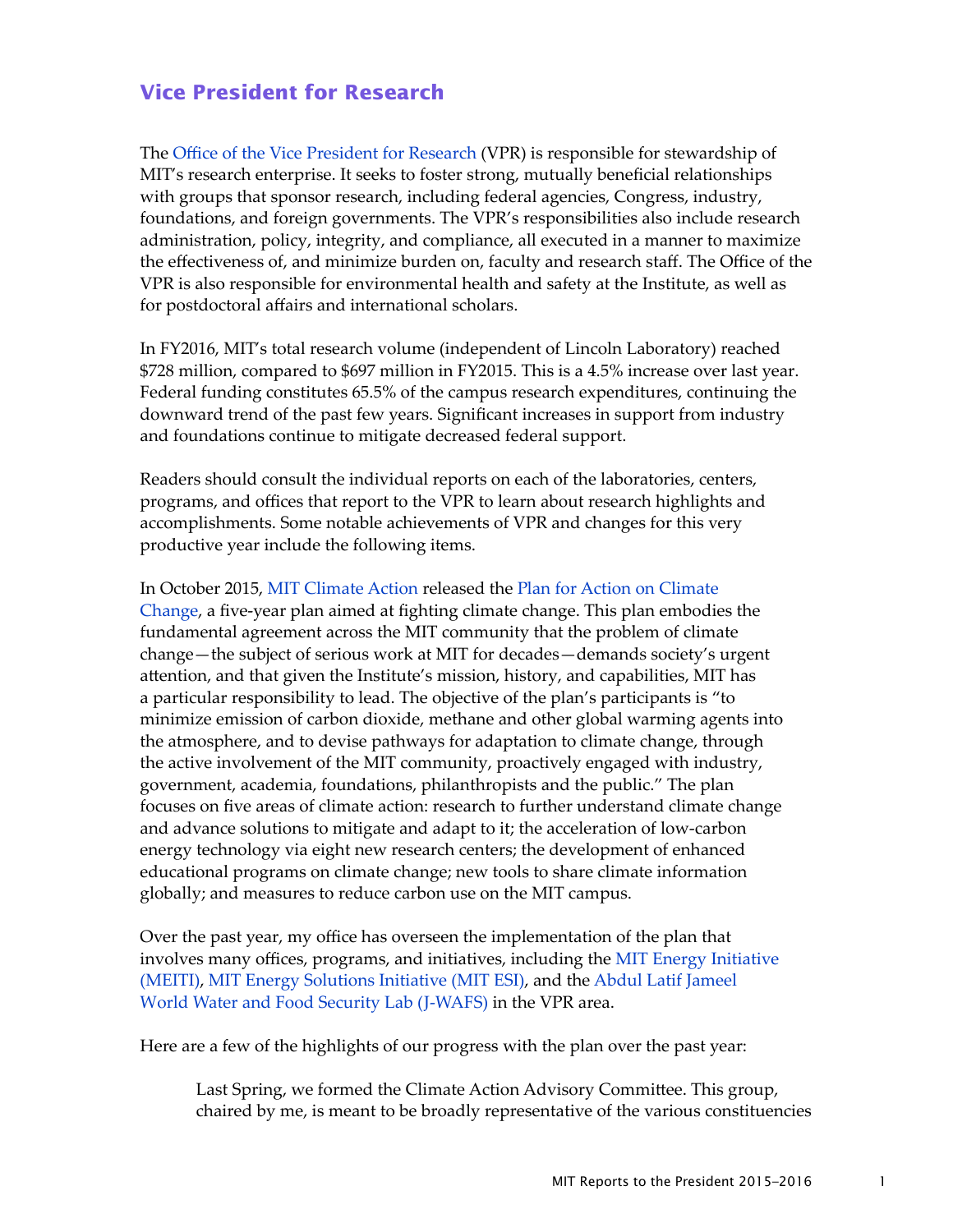across the Institute and is charged to advise and consult with me on the implementation and ongoing assessment of the plan.

The MIT Energy Initiative is making progress in establishing eight new [Low-](https://energy.mit.edu/lcec/)[Carbon Energy Centers \(LCEC\)](https://energy.mit.edu/lcec/) to advance research in specific technology areas key to addressing climate change, and is assembling their faculty teams and directors. MITEI is actively recruiting companies to join the centers. Exelon, a new MITEI Associate Member, is the first member of the LCEC.

The MIT Environmental Solutions Initiative supports climate and environmental research through a multidisciplinary seed grant program. In 2015, nine two-year grants involving 24 principal investigators were funded covering the broad areas of sustainability, metals and mining, healthy cities, and climate change risk mitigation.

Professor John Fernandez was named the director of the Environmental Solutions Initiative last October, succeeding the founding director Professor Susan Solomon. Over the past year he has built a team and has been working to expand and accelerate the ESI mission. After an extensive listening tour involving more than 90 meetings, the effort culminated in the release of the ESI Agenda, which aims to harness the MIT community's ingenuity and altruism, and the Institute's unique culture of collaboration through diverse activities in education**,** research**,** and convening**.**

In September, the [Computer Science and Artificial Intelligence Laboratory](https://www.csail.mit.edu/) (CSAIL) announced a new \$25 million research center funded by Toyota to further the development of autonomous vehicle technologies, with the goal of reducing traffic casualties and potentially even developing a vehicle incapable of getting into an accident.

Last fall, the Commonwealth Foundation for Cancer Research pledged \$20 million to the Bridge Project, a collaborative research program of the Koch Institute for Integrative Cancer Research at MIT and the Dana-Farber/Harvard Cancer Center, to accelerate the translation of interdisciplinary cancer solutions toward the clinic.

Advanced Functional Fabrics of America, an independent nonprofit founded by MIT, won a national competition last March for new, \$317 million public–private partnership with \$75 million in federal funding to create the eighth Manufacturing Innovation Institute in the United States. It is designed to accelerate innovation in high-tech, US-based manufacturing involving fibers and textiles. Professor Yoel Fink, director of MIT's [Research Laboratory of Electronics,](http://www.rle.mit.edu/) led the proposal for the Institute. The partnership includes 32 universities, 16 industry members, 72 manufacturing entities, and 26 startup incubators, spread across 27 states and Puerto Rico. MIT is currently assisting the new institute.

The MIT [Center for Environmental Health Sciences](http://cehs.mit.edu/) received word last spring that its funding as a Core Center by the National Institute of Environmental Health Sciences has been renewed for five years.